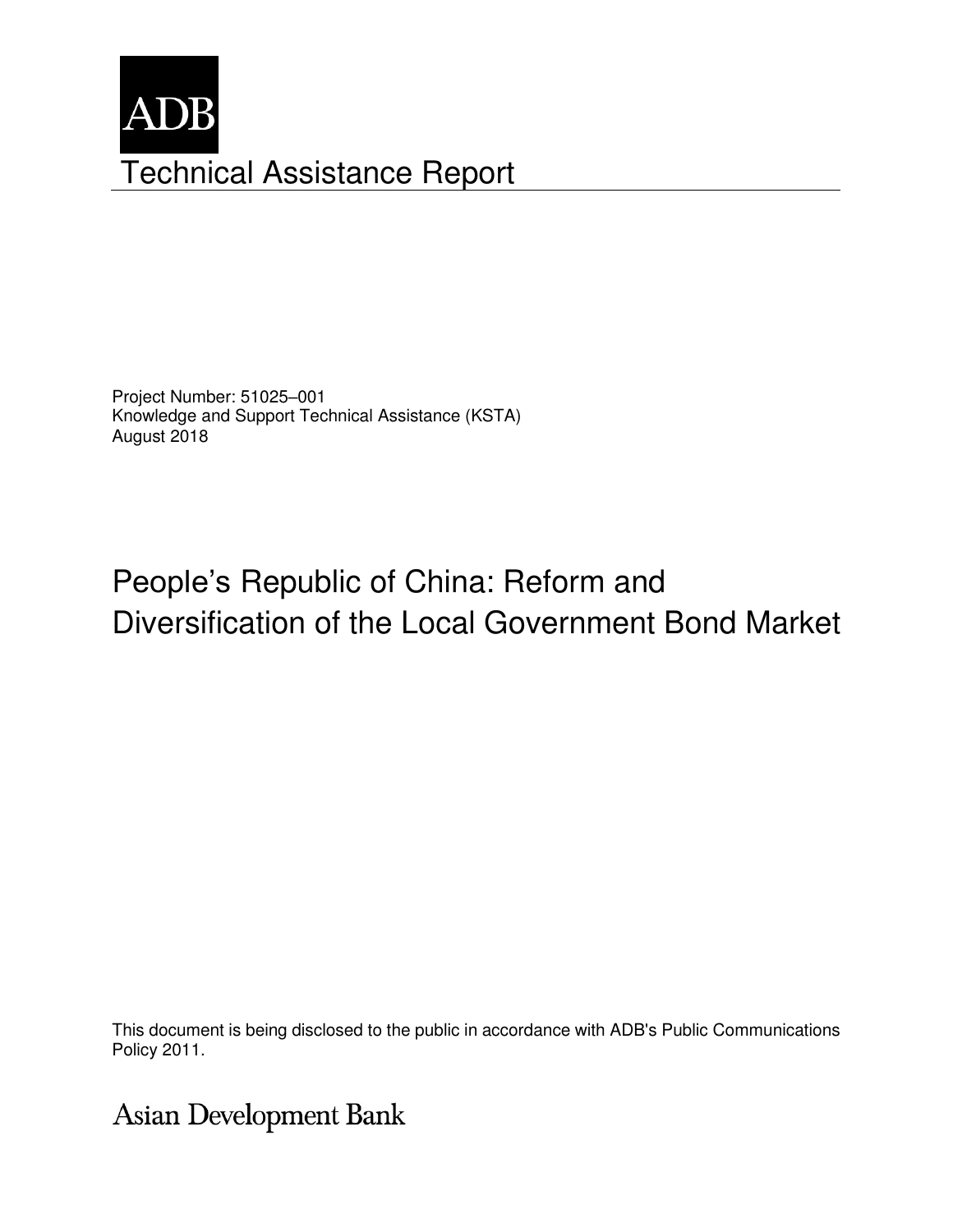## **CURRENCY EQUIVALENTS**

(as of 20 August 2018)

| Currency unit | $\qquad \qquad$ | yuan (CNY) |
|---------------|-----------------|------------|
| CNY1.00       | $=$             | \$6.8776   |
| \$1.00        | $=$             | CNY0.14539 |

#### **ABBREVIATIONS**

| ADB         |   | Asian Development Bank             |
|-------------|---|------------------------------------|
| <b>LGFV</b> |   | local government financing vehicle |
| <b>MOF</b>  |   | Ministry of Finance                |
| <b>PRC</b>  | - | People's Republic of China         |
| TA          |   | technical assistance               |

#### **NOTE**

In this report, "\$" refers to United States dollars.

| <b>Vice-President</b><br><b>Director General</b><br><b>Director</b> | Stephen Groff, Operations 2<br>Amy S.P. Leung, East Asia Department (EARD)<br>Ying Qian, Public Management, Financial Sector, and Regional<br><b>Cooperation Division, EARD</b>                                                                                                                                  |
|---------------------------------------------------------------------|------------------------------------------------------------------------------------------------------------------------------------------------------------------------------------------------------------------------------------------------------------------------------------------------------------------|
| <b>Team leader</b><br><b>Team members</b>                           | Giacomo Giannetto, Principal Financial Sector Specialist, EARD<br>Consuelo Javier, Project Analyst, EARD<br>Seung Min Lee, Financial Sector Specialist, EARD<br>Long Yun Peng, Senior Economics Officer, People's Republic of<br><b>China Resident Mission</b><br>Pauline Marie Ruiz, Operations Assistant, EARD |

In preparing any country program or strategy, financing any project, or by making any designation of or reference to a particular territory or geographic area in this document, the Asian Development Bank does not intend to make any judgments as to the legal or other status of any territory or area.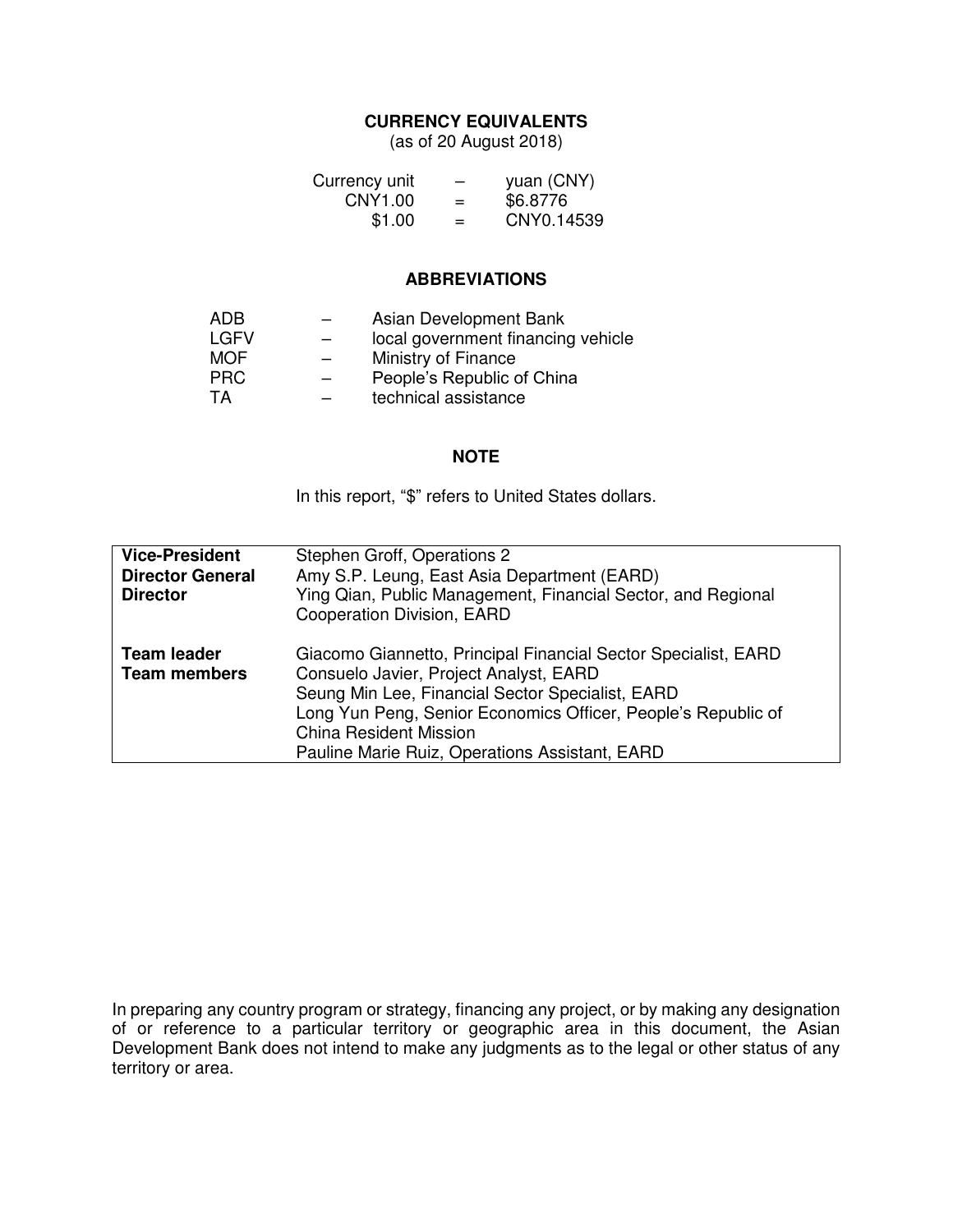# **CONTENTS**

|      |                                   |                                                        | Page |
|------|-----------------------------------|--------------------------------------------------------|------|
|      |                                   | KNOWLEDGE AND SUPPORT TECHNICAL ASSISTANCE AT A GLANCE |      |
| I.   |                                   | <b>INTRODUCTION</b>                                    |      |
| Ш.   | <b>ISSUES</b>                     |                                                        |      |
| III. |                                   | THE TECHNICAL ASSISTANCE                               | 3    |
|      | А.                                | Impact and Outcome                                     | 3    |
|      | В.                                | Outputs, Methods, and Activities                       | 3    |
|      | C.                                | Cost and Financing                                     | 4    |
|      | D.                                | <b>Implementation Arrangements</b>                     | 4    |
| IV.  |                                   | THE PRESIDENT'S DECISION                               | 5    |
|      | <b>APPENDIXES</b>                 |                                                        |      |
|      | Design and Monitoring Framework   |                                                        | 6    |
| 2.   | Cost Estimates and Financing Plan |                                                        | 8    |
| 3.   |                                   | <b>List of Linked Documents</b>                        | 9    |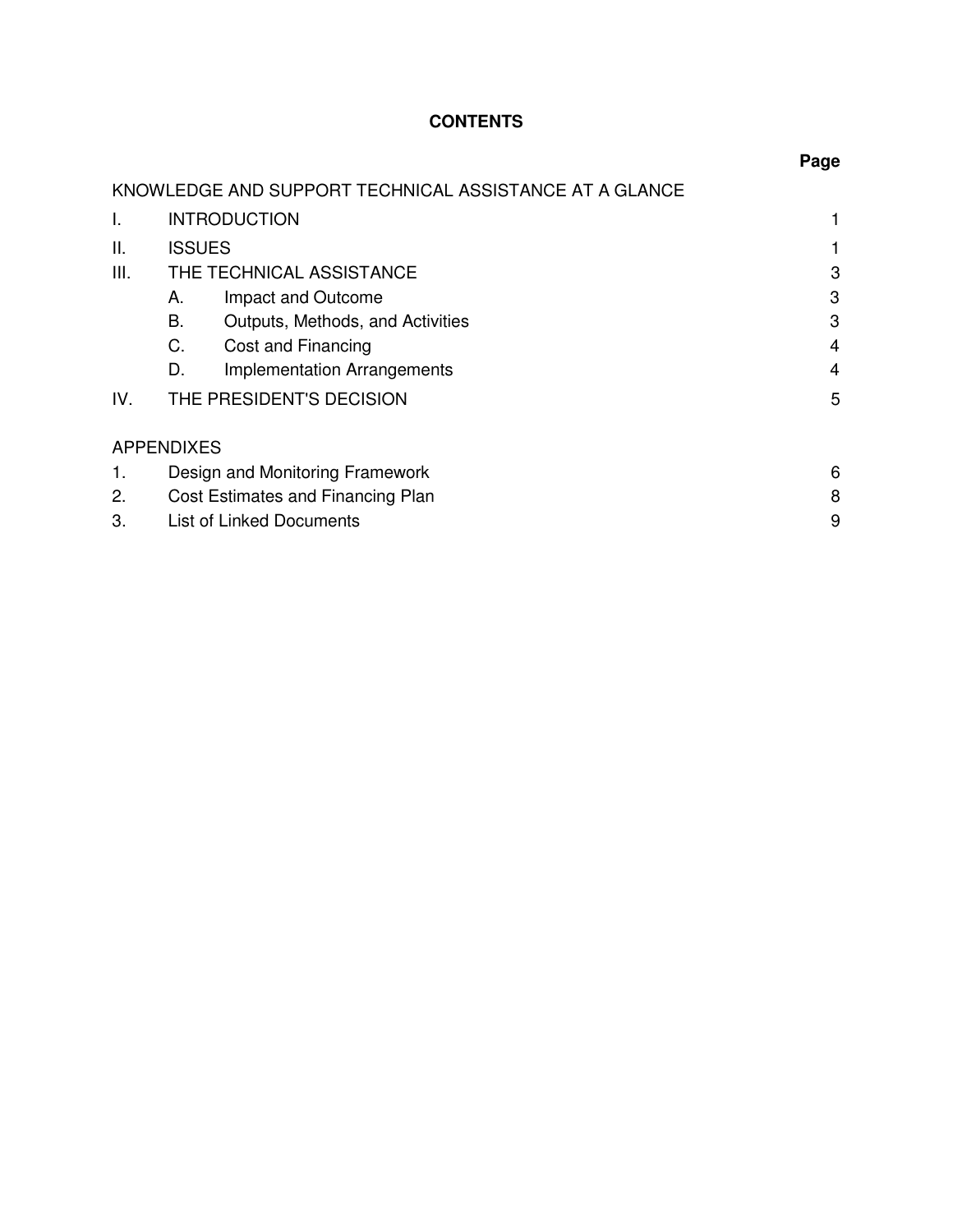#### **KNOWLEDGE AND SUPPORT TECHNICAL ASSISTANCE AT A GLANCE**

| 1. | <b>Basic Data</b>                                                                       |                                                                                       |                            |                                        | Project Number: 51025-001         |                  |
|----|-----------------------------------------------------------------------------------------|---------------------------------------------------------------------------------------|----------------------------|----------------------------------------|-----------------------------------|------------------|
|    | <b>Project Name</b>                                                                     | Reform and Diversification of the Local<br>Government Bond Market                     | <b>Department/Division</b> |                                        | EARD/EAPF                         |                  |
|    | <b>Nature of Activity</b><br><b>Modality</b>                                            | <b>Policy Advice</b><br>Regular                                                       | <b>Executing Agency</b>    |                                        | Ministry of Finance               |                  |
|    | Country                                                                                 | China, People's Republic of                                                           |                            |                                        |                                   |                  |
| 2. | <b>Sector</b>                                                                           | Subsector(s)                                                                          |                            |                                        | <b>ADB Financing (\$ million)</b> |                  |
|    | Finance                                                                                 | Banking systems and nonbank financial institutions                                    |                            |                                        |                                   | 0.40             |
|    |                                                                                         |                                                                                       |                            |                                        | <b>Total</b>                      | 0.40             |
| 3. | <b>Strategic Agenda</b>                                                                 | <b>Subcomponents</b>                                                                  |                            | <b>Climate Change Information</b>      |                                   |                  |
|    | Inclusive economic<br>growth (IEG)                                                      | Pillar 2: Access to economic<br>opportunities, including jobs, made<br>more inclusive |                            | Climate Change impact on the Project   |                                   | Low              |
| 4. | <b>Drivers of Change</b>                                                                | <b>Components</b>                                                                     |                            | <b>Gender Equity and Mainstreaming</b> |                                   |                  |
|    | Governance and<br>capacity development<br>(GCD)                                         | Public financial governance                                                           |                            | Some gender elements (SGE)             |                                   |                  |
| 5. | <b>Poverty and SDG Targeting</b>                                                        |                                                                                       | <b>Location Impact</b>     |                                        |                                   |                  |
|    | Geographic Targeting<br><b>Household Targeting</b><br><b>SDG Targeting</b><br>SDG Goals | Yes<br><b>No</b><br>Yes<br>SDG8                                                       | Rural<br>Urban             |                                        |                                   | Medium<br>Medium |
| 6. | <b>Risk Categorization</b>                                                              | Low                                                                                   |                            |                                        |                                   |                  |
| 7. | <b>Safeguard Categorization</b>                                                         | Safeguard Policy Statement does not apply                                             |                            |                                        |                                   |                  |
| 8. | <b>Financing</b>                                                                        |                                                                                       |                            |                                        |                                   |                  |
|    | <b>Modality and Sources</b>                                                             |                                                                                       |                            |                                        | Amount (\$ million)               |                  |
|    | <b>ADB</b>                                                                              |                                                                                       |                            |                                        |                                   | 0.40             |
|    | Knowledge and Support technical assistance: Technical Assistance                        |                                                                                       |                            |                                        |                                   | 0.40             |
|    | Special Fund                                                                            |                                                                                       |                            |                                        |                                   |                  |
|    | Cofinancing<br>None                                                                     |                                                                                       |                            |                                        |                                   | 0.00<br>0.00     |
|    | Counterpart                                                                             |                                                                                       |                            |                                        |                                   | 0.00             |
|    | None                                                                                    |                                                                                       |                            |                                        |                                   | 0.00             |
|    | <b>Total</b>                                                                            |                                                                                       |                            |                                        |                                   | 0.40             |
|    |                                                                                         |                                                                                       |                            |                                        |                                   |                  |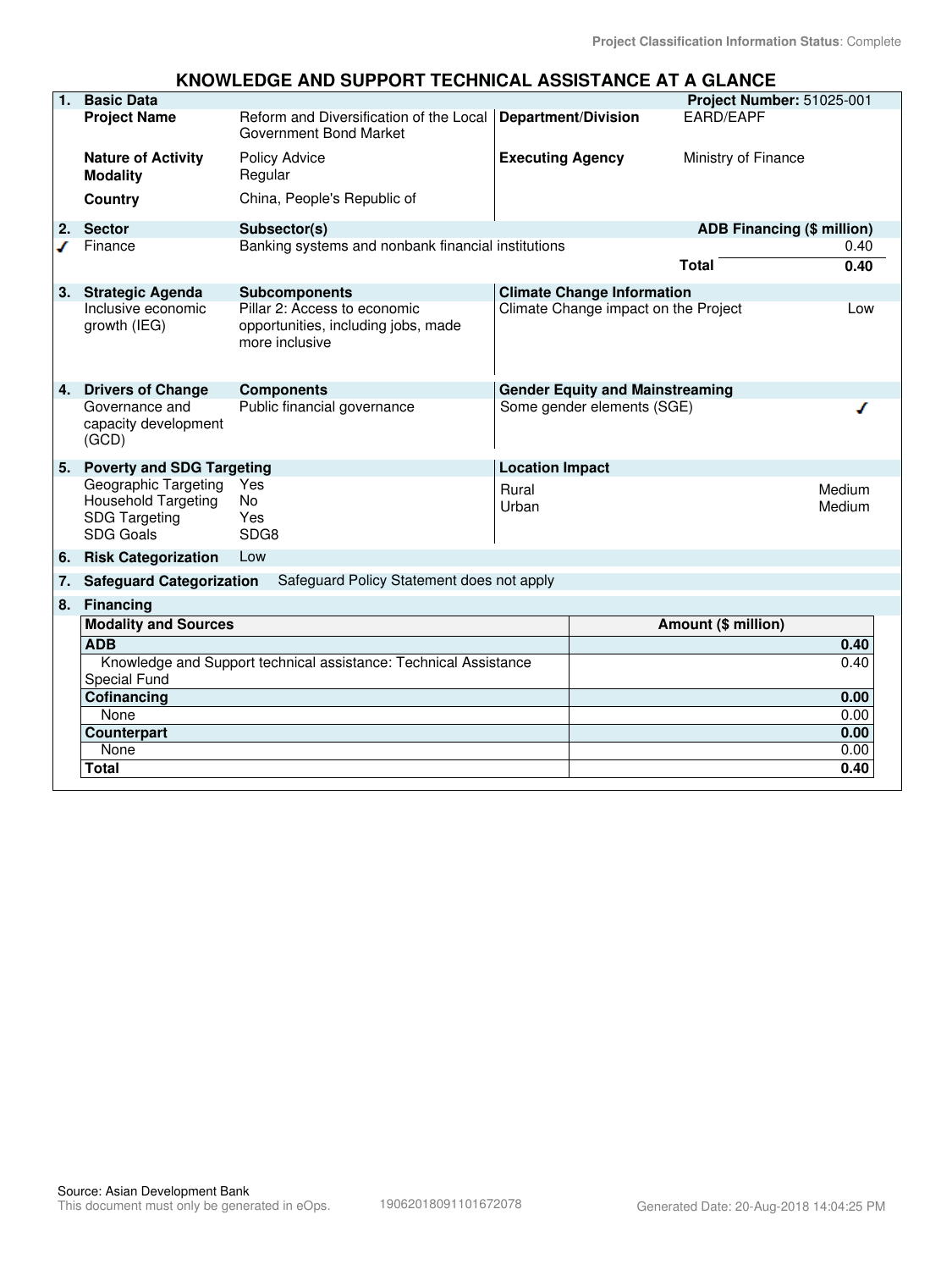## **I. INTRODUCTION**

1. The Government of the People's Republic of China (PRC) requested technical assistance (TA) from the Asian Development Bank (ADB) for the Reform and Diversification of the Local Government Bond Market. Following a fact-finding mission in June 2018, ADB and the government reached an understanding on the objectives, scope, implementation arrangements, costs, and terms of reference for the TA. The design and monitoring framework is in Appendix 1. The TA is included in ADB's country operations business plan, 2016–2018<sup>1</sup> for the PRC.<sup>2</sup>

#### **II. ISSUES**

2. A country's economic development—and the capacity of the finance sector to support that development—depends on a well-functioning local currency bond market. A local government bond market is an integral part of the local currency bond market and is needed to deepen the finance sector. Development of a local government bond market that supports national financial stability is a key vehicle for mobilizing domestic financing for infrastructure, improving domestic policy management, and supporting better public debt sustainability.<sup>3</sup> Access to a full range of financing options is necessary given the PRC's rapid urbanization, its desire to promote subregional growth, and the need for local governments to upgrade infrastructure and better meet increasing demands for public services. Access to a deep debt market will raise their efficiency in mobilizing resources. In the PRC, up until 2015, local governments were essentially forbidden from directly issuing bonds or borrowing from banks. In October 2014, the State Council of the PRC issued a rule laying out guidelines for the supervision of local government debt.<sup>4</sup> The Budget Law of the People's Republic of China was amended and enacted on 1 January 2015 authorizing provincial governments to issue local government bonds.

3. **Fiscal decentralization and increased local government responsibility over financing.** The PRC continues to decentralize fiscal mechanisms while creating more sustainable urbanization, requiring local governments to enhance infrastructure while seeking better ways to support their funding needs and financing mechanisms. The lack of urban development financing underlines the need to develop the local government bond market and diversify the investor base. The PRC is the world's third largest bond market by volume of outstanding debt (following the United States and Japan) comprising \$9.1 trillion or 67.7% of the gross domestic product as of March 2018.<sup>5</sup> This local currency bond market is primarily composed of government bonds.<sup>6</sup> To overcome financing challenges and mitigate concerns about the use of nontransparent local government financing vehicles (LGFVs), government emphasis has been placed on developing a local government municipal bond market. The PRC's central government has emphasized the

 $\overline{a}$ 

<sup>1</sup> ADB. 2016. *Country Operations Business Plan: People's Republic of China, 2016–*2018. Manila.

 $^2$  The TA first appeared in the business opportunities section of ADB's website on 16 July 2018.

<sup>3</sup> A. Mehrotra, et al. 2012. Developments of Domestic Government Bond Markets in Emerging Market Economies and their Implications. BIS Working Paper Series. No.67. Basel: Bank for International Settlements.

<sup>4</sup> Rule No. 43 provided for (i) strictly supervising the financing channels of local governments; (ii) shutting down nonstandard financing channels; (iii) allowing local government issuance of general purpose bonds to finance social welfare projects; (iv) disallowing local governments from providing guarantees for firms, private institutions, or persons without legal authorization; and (v) enhancing the infrastructure for local government debt.

<sup>&</sup>lt;sup>5</sup> ADB. Asia Bonds Online[. Size of Local Currency Bond Market in % of GDP.](https://asianbondsonline.adb.org/china/data/bondmarket.php?code=LCY_in_GDP_Local) (accessed 18 June 2018).

<sup>&</sup>lt;sup>6</sup> ADB. Asia Bonds Online. [People's Republic of China](https://asianbondsonline.adb.org/china/structure/overview.php). Six major types of instruments are traded: (i) government bonds; (ii) People's Bank of China paper; (iii) financial bonds issued by government-backed policy banks; (iv) corporate bonds; (v) commercial paper, issued by either securities firms or private corporations; and (vi) mediumterm notes.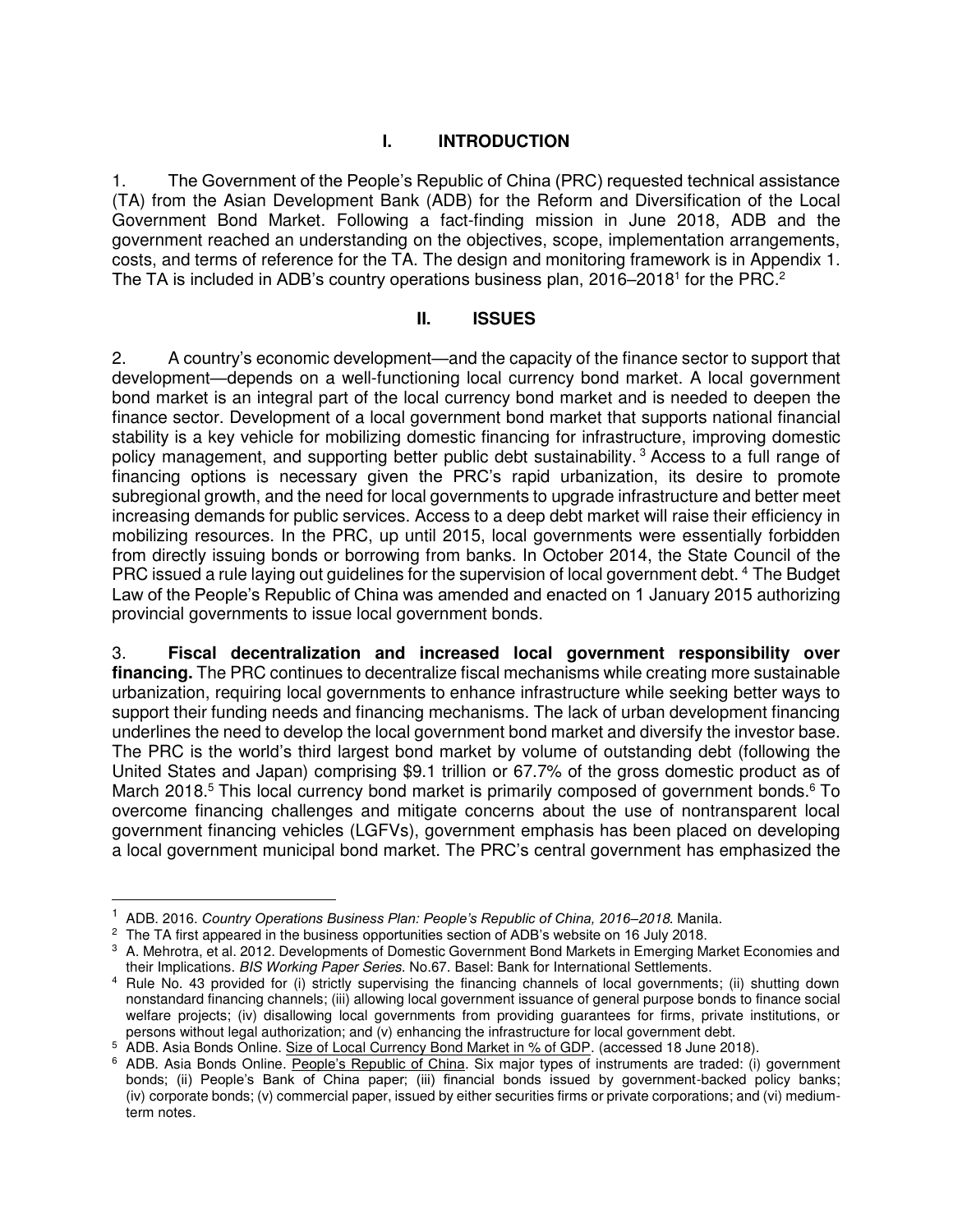need for local governments to take full responsibility for their finances and expanding the market for local government bonds can help build that capacity.<sup>7</sup>

4. **Narrow investor base and a small and illiquid secondary market.** The over-thecounter interbank bond market and the exchange markets (Shanghai and Shenzhen stock exchanges) represent the main avenues where bonds are traded, with the over-the-counter interbank bond market comprising about 95% of total activity. Although the proportion of local government bonds in the overall PRC bond market has reached about one-quarter, local government bonds have limited liquidity and a low turnover rate of only 0.11 times. Local government bond issuance in 2017 was CNY4.36 trillion and the total issuance outstanding is CNY14.74 trillion. While Bond Connect provides a solid mechanism for foreign investors to directly invest in the local bond market, they invest significantly less in local government bonds because of a combination of policy restrictions, credit concerns, and overall lack of interest.<sup>8</sup> Only 0.1% of outstanding local government bonds issued are held by foreigners, according to data provided by the Treasury Department of the Ministry of Finance (MOF). The current investor base primarily comprises commercial banks that hold the securities to maturity.

<span id="page-5-0"></span>5. The coupon rates on debt lack differentiation and are affected by factors that may contribute to increasing the cost of borrowing for local governments. These factors include the limited investor base and the lack of a secondary market. Another possible explanation is that banks view their investment through their local bank branches as an opportunity to enhance their relationship with the respective local governments. Hence coupon rates are set independent of the ratings and actual credit quality of the issuing local governments.<sup>9</sup> The options for managing finances and balancing revenue and expense streams are limited. The credit rating system used on local bond issuances is another concern impacting the development of the market. While the PRC has a formal credit rating industry, only domestic rating agencies have been authorized to rate local bonds and the May 2017 decision of the People's Bank of China to allow entry of foreign credit rating agencies will take time to have an impact.<sup>10</sup> To allow differentiation of rating results, local rating mechanisms must be linked to international practices that can be more easily understood or accepted by potential foreign investors. More rating and pricing differentiation is needed to support market enhancement.

6. **Limited debt issuance and management capacity.** While an explicit guarantee over local government debt no longer exists, investors often still hold a perception of an implicit guarantee. Local governments need to enhance capabilities and mechanisms to structure, issue, and manage bond financing. Various factors have swelled the volume of debt assumed by local governments—often accumulated through nontransparent mechanisms such as LGFVs, raising investor worries over defaults and the fiscal soundness of local governments. While local governments have extensively used LGFVs for financing since 2008, their use has recently been curtailed. Paradoxically, while material risk exists, the credit ratings of LGFVs and local

 $\overline{a}$  $^7$  "Central government control of the scale of local government bonds should be eliminated, while responsibility to issue and repay bonds should be held by the city or county that will actually use the funds, Xu Zhong, head of the People's Bank of China's research bureau, wrote in an editorial on the financial news website Yicai." Reuters. 2017. China [needs Detroit-style bankruptcy as debt problems remain: central bank official.](https://www.reuters.com/article/us-china-economy-debt/china-needs-detroit-style-bankruptcy-as-debt-problems-remain-central-bank-official-idUSKBN1EJ065) 25 December. p.1.

<sup>8</sup> Launched in July 2017, Bond Connect is a mutual bond market access program between Hong Kong, China and the PRC to establish a trading link for northbound investing into the China interbank bond market, the Shanghai Free Trade Zone, the Shanghai Stock Exchange, and the Shenzhen Stock Exchange.

<sup>&</sup>lt;sup>9</sup> ADB. 2015. Knowledge Work on Local Government Bond Market in the People's Republic of China. Consultant's report. Manila.

<sup>&</sup>lt;sup>10</sup> Reuters. 2017. [China opens local bond ratings to global agencies.](https://www.reuters.com/article/china-bonds-ratings/update-1-china-opens-local-bond-ratings-to-global-agencies-idUSL3N1JV2SM) 4 July.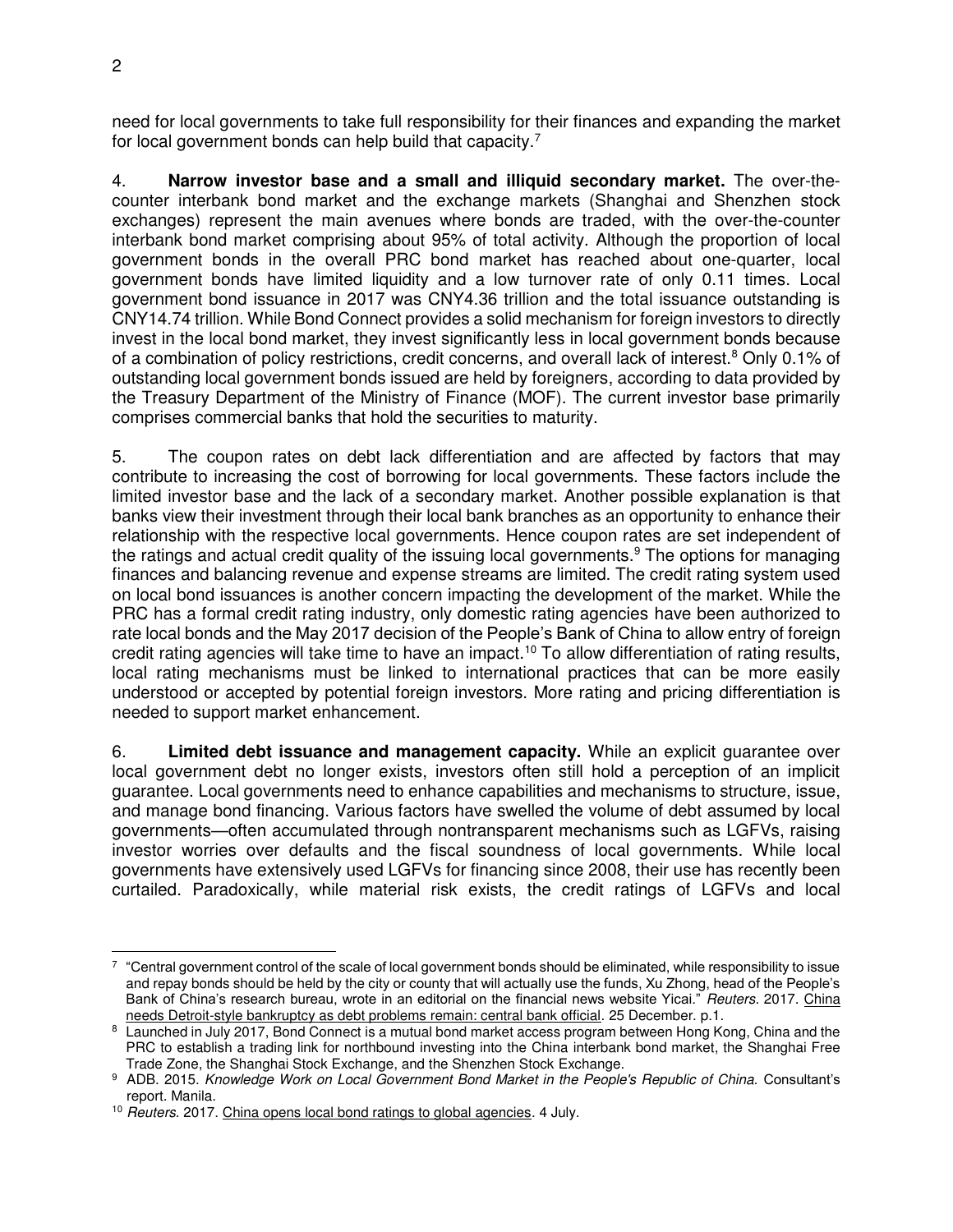governments are often high.<sup>11</sup> Local governments have limited, directly controllable revenue sources to support bond repayments. Funding flows from central government transfers are uncertain. The rise in debt levels, the lack of functional bond management skills, and concerns over potential defaults impair (i) the development of the market, (ii) the capacity to draw in a larger investor base (including foreign investors), and (iii) the ability to issue different bond structures.

# **III. THE TECHNICAL ASSISTANCE**

## **A. Impact and Outcome**

7. The TA is aligned with the following impact: quality of the environment for local government bond market issuance improved. The TA will have the following outcome: investor confidence in the local government bond market increased.

#### **B. Outputs, Methods, and Activities**

8. The TA will assess the impediments to expanding the interest of investors (both domestic and foreign) to invest in local government bonds. The TA will also support knowledge transfer to local governments and finance bureaus on best practices in structuring and issuing bonds. The TA will be implemented through a combination of providing research and education, institutional and policy advice, and practical exposure to best practices that can be applied locally. ADB has had extensive engagement in supporting the development of bond markets and provincial development strategies,  $12$  as well as improving public finances.  $13$  The TA will draw on the combined experience in these areas to provide sound and holistic solutions.

9. **Output 1: Local government bond issuance framework improved.** Output 1 will (i) assess current practices on bond structuring, issuance, and administrative procedures, as well as debt and capital investment management capacity by local governments; (ii) assess the current policy, regulatory, infrastructure, and institutional framework governing the local government bond market to determine the appropriateness of the framework and identify impediments to market development; (iii) survey the local institutional investor base to assess their interest in local government bonds and evaluate their requirements or impediments to investing; (iv) survey a sample of potential foreign investors to identify their impediments to investing in local government bonds; (v) hold consultations on multi-issuance channels to include the Shanghai Free Trade Zone, the Shanghai Stock Exchange, the Shenzhen Stock Exchange, and the Bond Connect mechanism (footnote [8\)](#page-5-0); (vi) assess best practices in selected developed countries to identify what elements can be applied in the PRC, focusing on bond structuring, distribution, investor targeting, information disclosure, and transparency; (vii) conduct national training and workshops for local governments and finance bureaus to disseminate the best investment processes identified; (viii) hold an international conference to bring in experts and discuss practices that can be best applied in the PRC; and (ix) conduct a management study tour for the MOF, selected finance bureaus, and local governments to identify first-hand the best practices that can be applied in the PRC. The study tour will be held in ADB member countries that have expanded their local government bond markets since around 1990. The TA aims to improve investor

 $\overline{a}$ <sup>11</sup> "The rapid growth in Chinese local governments' indebtedness and their inability to shoulder this burden have become a persistent concern to regulators and investors in recent years." L. Xiaolei Liu et al. 2017. Implicit Government Guarantee and the Pricing of Chinese LGFV Debt. Beijing. p. 3.

<sup>12</sup> ADB. 2015. Technical Assistance *to the People's Republic of China* for Improving the Legal Framework for Securities and Futures Markets. Manila.

<sup>13</sup> ADB. 2013. Technical Assistance *to the People's Republic of China* for Public Finance Development Strategy 2020. Manila.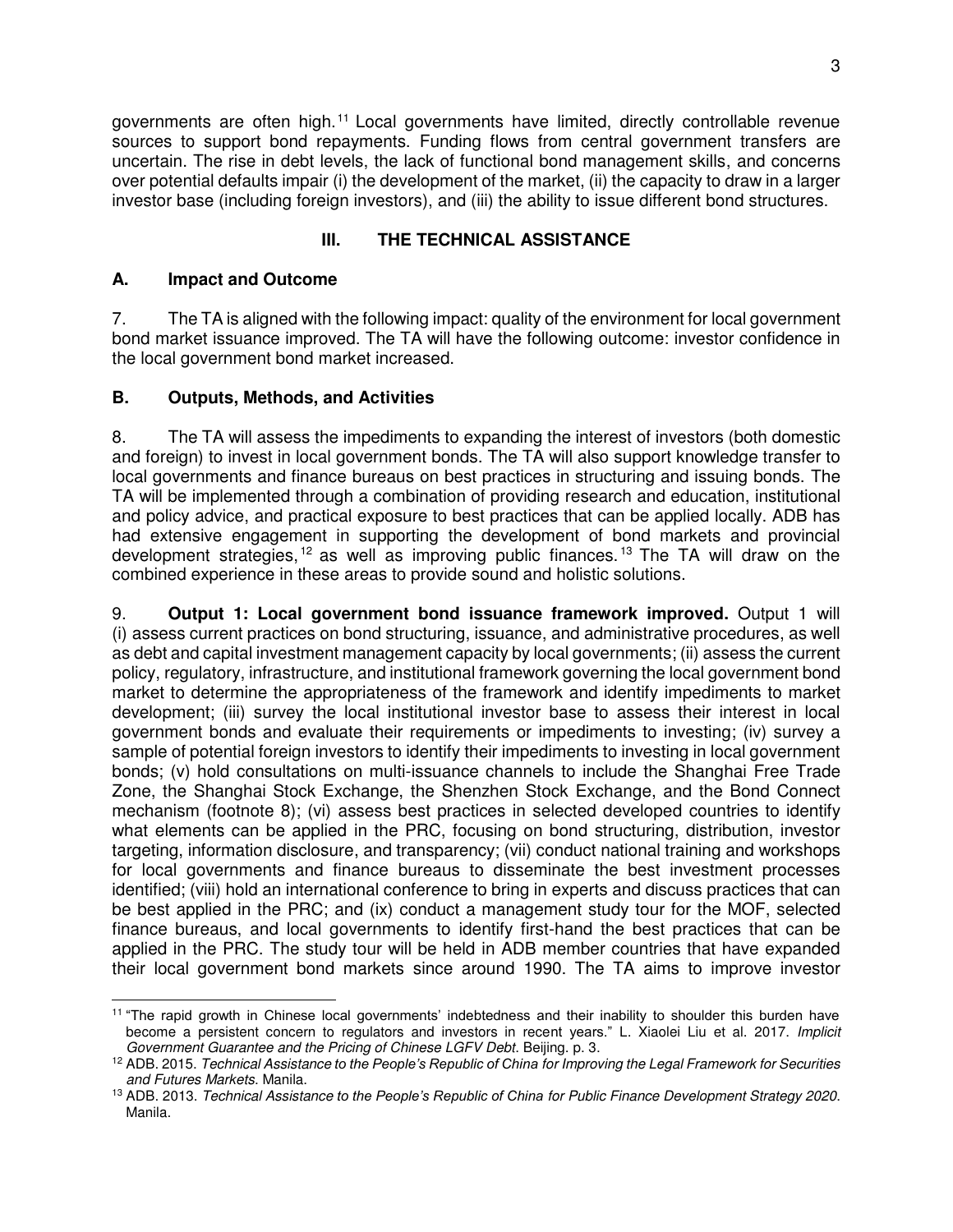confidence, the efficiency of the investment process, bond structuring, project selection, and bond issuance and management of local governments. This will lower the risk premium and cost of local government borrowing and allow the issuance of bonds with longer maturities to better match investment needs.

10. **Output 2: Local governments' capability to structure and issue bonds expanded.** At least three local governments will be selected as pilot locales to receive detailed assessments. The assessments will focus on current and proposed bond structuring and issuance mechanisms, financial management capacity for bond debt, the viability of proposed bond issuance and links to funding needs, and knowledge of their credit capacity and issuer rating implications. The pilot locales will have abbreviated shadow ratings prepared and ratings' sensitivity analysis completed through peer comparisons. This will raise awareness that deepening a local government bond market is linked to (i) the fiscal health and discipline of the issuers and (ii) perceptions of the market by potential investors. The pilot locales preliminarily selected include a lesser-developed province (Sichuan Province), one of moderate development (Jiangsu Province), and one with high development (Shenzhen Municipality) being the most well-positioned to be of interest to foreign investors. In addition to the pilot assessments, other local governments and finance bureaus will be studied through surveys and outreach meetings. Output 2 will include training for local governments, finance bureaus, and the MOF to (i) introduce best practices in bond structuring and issuance mechanisms; (ii) learn how capital markets perceive creditworthiness; and (iii) discuss special purpose bonds, tenor extension of bond issuances, and the link between risk and pricing.

# **C. Cost and Financing**

11. The TA is estimated to cost \$440,000, of which \$400,000 will be financed on a grant basis by ADB's Technical Assistance Special Fund (TASF-other sources). The key expenditure items are listed in Appendix 2.

12. The government will provide counterpart support in the form of counterpart staff; domestic transportation to perform surveys and attend training, workshops, and conferences; access to data and document sources as needed; facilities for key meetings between the implementing agency and consultants; printing and distribution of project material; assistance in coordinating meetings; and other in-kind contributions.

## **D. Implementation Arrangements**

13. The MOF will be the executing agency. The Treasury Department of the MOF will be the implementing agency. The implementing agency will assign staff to a working group to support the TA and organize workshops, conferences, and the study tour. ADB will select, supervise, and evaluate consultants; and provide staff to act as resource persons in workshops and conferences if needed. One national firm will be recruited using quality- and cost-based selection with a 90:10 quality–cost ratio for the national consultant inputs.<sup>14</sup> ADB will engage consultants and carry out procurement following the ADB Procurement Policy (2017, as amended from time to time) and its associated project administration instructions and/or staff instructions. The implementation arrangements are summarized in the table.

 $\overline{a}$ <sup>14</sup> Terms of Reference for Consultants (accessible from the list of linked documents in Appendix 3).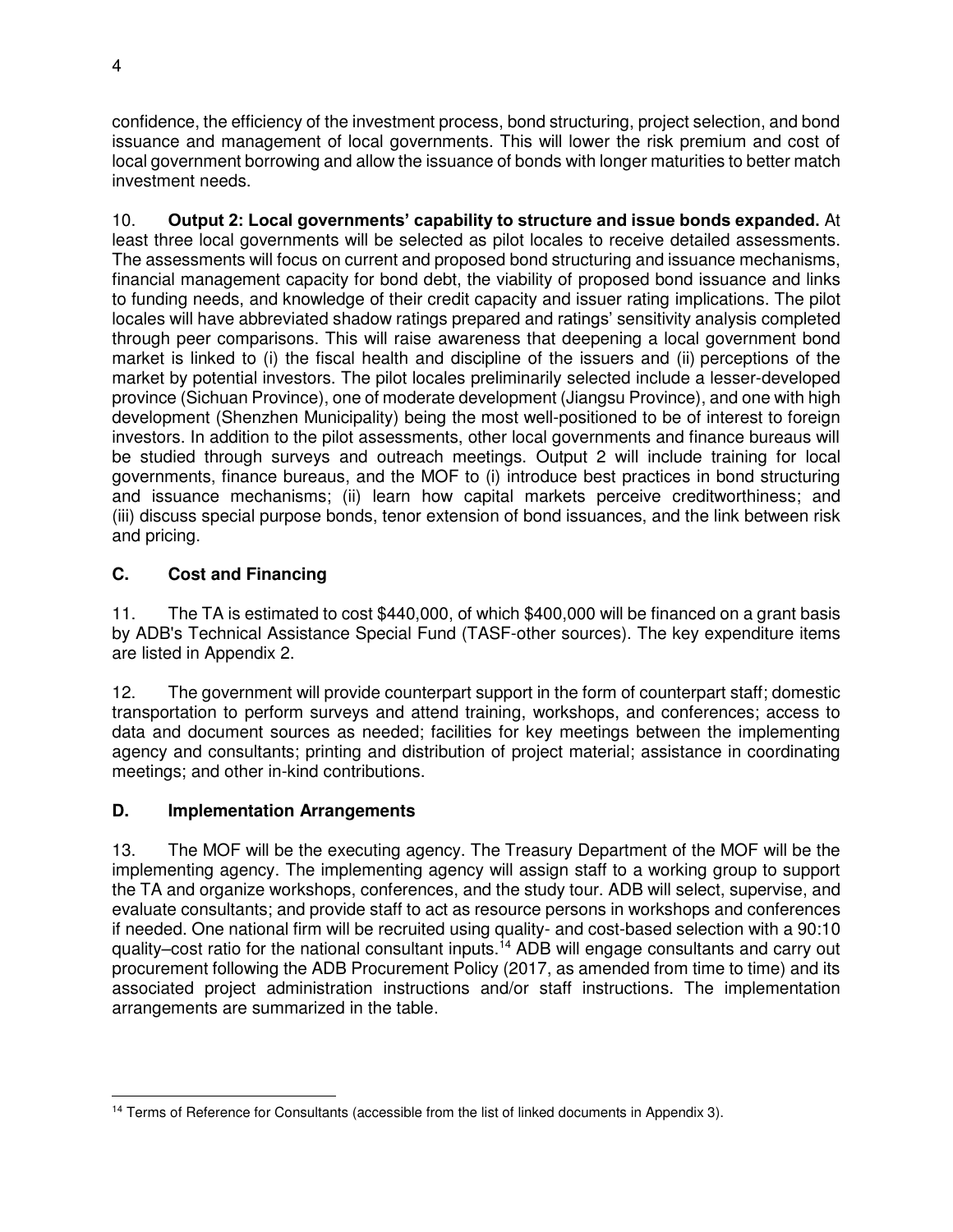| <b>Aspects</b>                                   | <b>Arrangements</b>                                                                                                                    |                                                                                          |           |  |
|--------------------------------------------------|----------------------------------------------------------------------------------------------------------------------------------------|------------------------------------------------------------------------------------------|-----------|--|
| Indicative implementation                        | October 2018-October 2020                                                                                                              |                                                                                          |           |  |
| period                                           |                                                                                                                                        |                                                                                          |           |  |
| Executing agency                                 | Ministry of Finance                                                                                                                    |                                                                                          |           |  |
| Implementing agency                              |                                                                                                                                        | Treasury Department of the Ministry of Finance                                           |           |  |
| Consultants<br>To be selected and engaged by ADB |                                                                                                                                        |                                                                                          |           |  |
|                                                  | Individual: Individual<br>selection                                                                                                    | International expert in local<br>government bond markets (4<br>person-months)            | \$100,000 |  |
|                                                  | Firm: Quality- and<br>cost-based selection<br>(90:10)                                                                                  | National expert in local<br>government finance and bond<br>markets (5 person-months)     | \$90,000  |  |
|                                                  |                                                                                                                                        | National expert in sub-sovereign<br>credit ratings and bond markets<br>(5 person-months) |           |  |
| Disbursement                                     | The TA resources will be disbursed following ADB's Technical Assistance<br>Disbursement Handbook (2010, as amended from time to time). |                                                                                          |           |  |

#### **Implementation Arrangements**

ADB = Asian Development Bank, TA = technical assistance. Source: Asian Development Bank

## **IV. THE PRESIDENT'S DECISION**

14. The President, acting under the authority delegated by the Board, has approved the provision of technical assistance not exceeding the equivalent of \$400,000 on a grant basis to the Government of the People's Republic of China for the Reform and Diversification of the Local Government Bond Market, and hereby reports this action to the Board.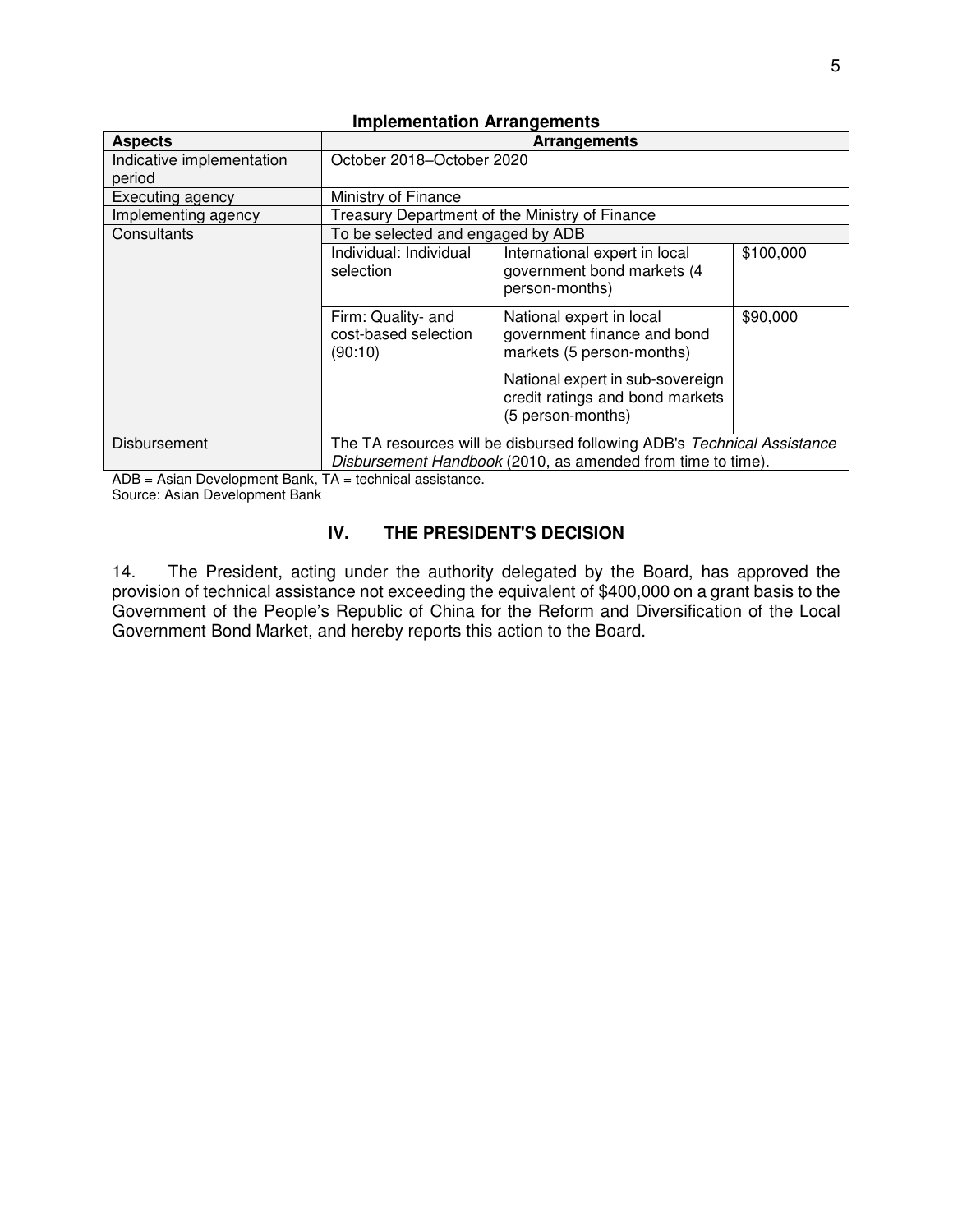# **DESIGN AND MONITORING FRAMEWORK**

| Impact the TA is Aligned with<br>Quality of the environment for local government bond market issuance improved (13th Five-Year Plan for<br>National Economic and Social Development of the People's Republic of China 2016–2020) <sup>a</sup> |                                                                                                                                                                                                                                                                                                 |                                                                  |                                                                                                                                                                     |  |  |
|-----------------------------------------------------------------------------------------------------------------------------------------------------------------------------------------------------------------------------------------------|-------------------------------------------------------------------------------------------------------------------------------------------------------------------------------------------------------------------------------------------------------------------------------------------------|------------------------------------------------------------------|---------------------------------------------------------------------------------------------------------------------------------------------------------------------|--|--|
|                                                                                                                                                                                                                                               |                                                                                                                                                                                                                                                                                                 |                                                                  |                                                                                                                                                                     |  |  |
| <b>Results Chain</b><br><b>Outcome</b>                                                                                                                                                                                                        | with Targets and Baselines<br>By 2020:                                                                                                                                                                                                                                                          | <b>Reporting Mechanisms</b>                                      | <b>Risks</b>                                                                                                                                                        |  |  |
| Investor confidence<br>in the local<br>government bond<br>market increased                                                                                                                                                                    | MOF distributes policy<br>recommendations to all local<br>governments and finance<br>bureaus (2018 baseline: 0)                                                                                                                                                                                 | MOF websiteb                                                     | Government plans to<br>reform local bond<br>markets are delayed<br>because of<br>heightened market<br>volatility or concerns<br>over the volume of<br>debt issuance |  |  |
| <b>Outputs</b>                                                                                                                                                                                                                                | By 2020:                                                                                                                                                                                                                                                                                        |                                                                  |                                                                                                                                                                     |  |  |
| 1. Local<br>government bond<br>issuance framework<br>improved                                                                                                                                                                                 | 1a. At least four studies and<br>reports prepared that identify<br>the key impediments to<br>diversifying the investor base<br>of local government bond<br>market issuers (2018<br>baseline: 0)                                                                                                 | 1a. Consultants' reports                                         | Reduction of<br>implementing agency<br>staff and<br>disagreement among<br>key stakeholders<br>adversely affect<br>willingness to<br>implement framework             |  |  |
|                                                                                                                                                                                                                                               | 1b. Recommendations and<br>framework prepared to guide<br>the reform of local<br>government bond issuance<br>and its development going<br>forward (2018 baseline: 0)                                                                                                                            | 1b. Consultants' reports                                         |                                                                                                                                                                     |  |  |
|                                                                                                                                                                                                                                               | 1c. Increased understanding<br>of best practices in issuer<br>credit ratings and bond<br>structuring and issuance<br>mechanisms by at least 30<br>participants (at least 8<br>female) who attend an<br>international conference<br>$(2018)$ baseline: 0)                                        | 1c. Consultants' reports<br>and conference surveys               |                                                                                                                                                                     |  |  |
| 2. Local<br>governments'<br>capability to<br>structure and issue<br>bonds expanded                                                                                                                                                            | 2a. Improved knowledge and<br>understanding of best<br>practices in issuer credit<br>ratings and bond structuring<br>and issuance mechanisms by<br>at least 30 MOF and local<br>government officials (at least<br>8 female) who attend training<br>and national workshops<br>(2018 baseline: 0) | 2a. Consultants' reports<br>and workshop and<br>training surveys |                                                                                                                                                                     |  |  |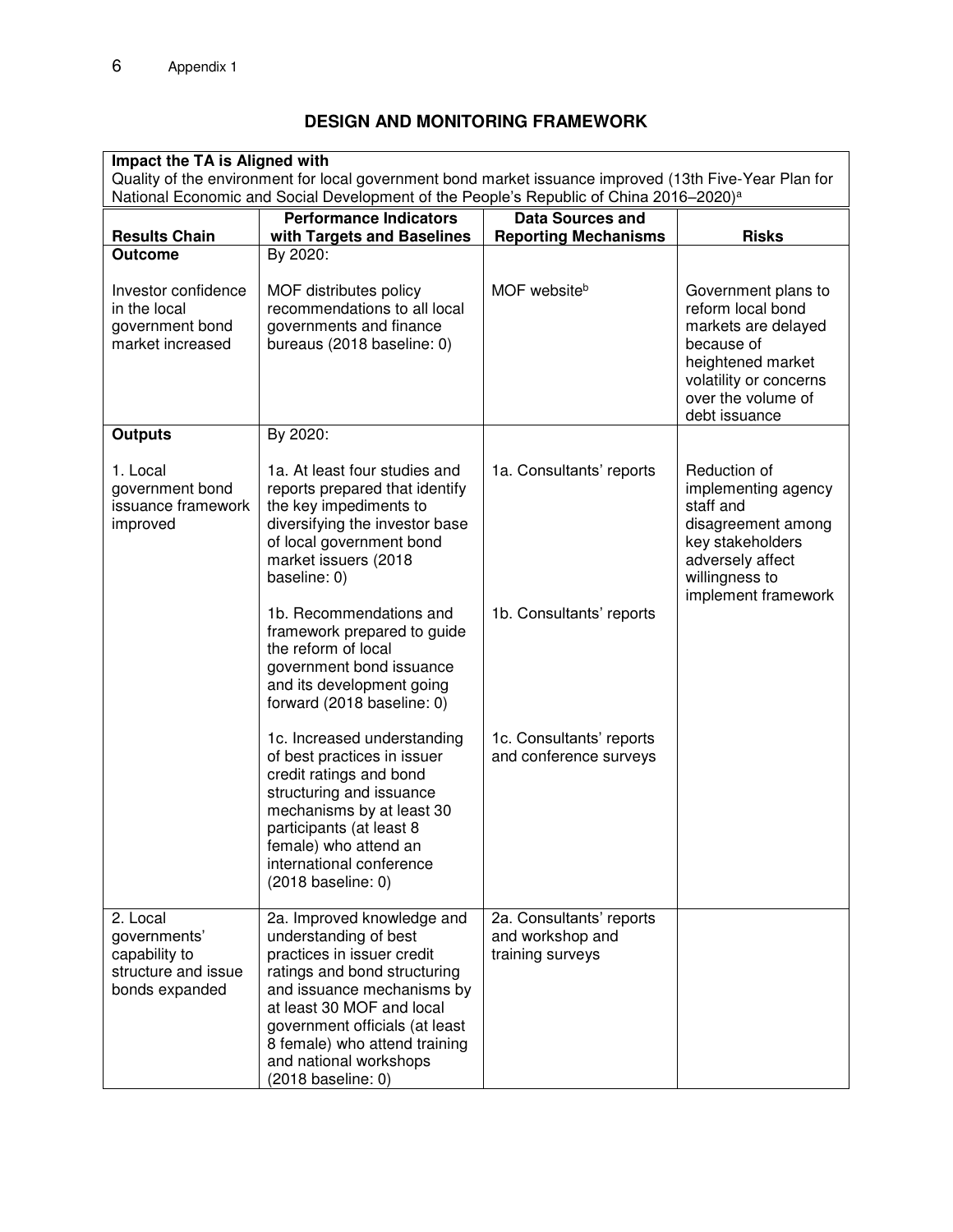| <b>Results Chain</b> | <b>Performance Indicators</b><br>with Targets and Baselines                                                                                                                                                              | Data Sources and<br><b>Reporting Mechanisms</b>   | <b>Risks</b> |
|----------------------|--------------------------------------------------------------------------------------------------------------------------------------------------------------------------------------------------------------------------|---------------------------------------------------|--------------|
|                      | 2b. Pilot studies prepared to<br>assess at least three local<br>government bond issuers<br>regarding their bond<br>structuring, issuance and<br>management practices, and<br>shadow credit ratings (2018<br>baseline: 0) | 2b. Consultants' reports                          |              |
|                      | 2c. Pilot study<br>recommendations accepted<br>by the MOF and local finance<br>bureaus (2018 baseline: 0)                                                                                                                | 2c. Consultants' reports<br>and MOF communication |              |

#### **Key Activities with Milestones**

#### **1. Local government bond issuance framework improved**

- 1.1 Consultants fielded by October 2018.
- 1.2 Inception workshop held by November 2018.
- 1.3 First national workshop on local government bond management held by April 2019.
- 1.4 Study tour held by May 2019.
- 1.5 Interim report prepared by June 2019.
- 1.6 Surveys prepared on local and foreign investor bases by October 2019.
- 1.7 International conference on local government bond issuance held by December 2019.
- 1.8 Draft final report prepared by March 2020.
- 1.9 Second national workshop on local government bond management held by April 2020.

#### **2. Local governments' capability to structure and issue bonds expanded**

- 2.1 Consultants fielded by October 2018.
- 2.2 Workshop on bond structuring, issuance, and management and credit ratings held by July 2019.
- 2.3 Pilot reviews completed for three local governments by October 2019.
- 2.4 Training held for local governments, finance bureaus, and MOF by March 2020.
- 2.3 Final report prepared by July 2020.

#### **Inputs**

ADB: \$400,000

Note: The government will provide counterpart support in the form of counterpart staff; domestic transportation to perform surveys and attend training, workshops, and conferences; access to data and document sources; facilities for key meetings between the implementing agency and consultants; printing and distribution of project material; assistance in coordinating meetings; and other in-kind contributions.

#### **Assumptions for Partner Financing**

Not Applicable

ADB = Asian Development Bank, MOF = Ministry of Finance.

<sup>a</sup> Central Committee of the Communist Party of the People's Republic of China. 2015. 13th Five-Year Plan for National *Economic and Social Development of the People's Republic of China (2016–*2020). Beijing.

<sup>b</sup> Ministry of Finance of the People's Republic of China. <u>http://www.mof.gov.cn/index.htm</u>

Source: Asian Development Bank.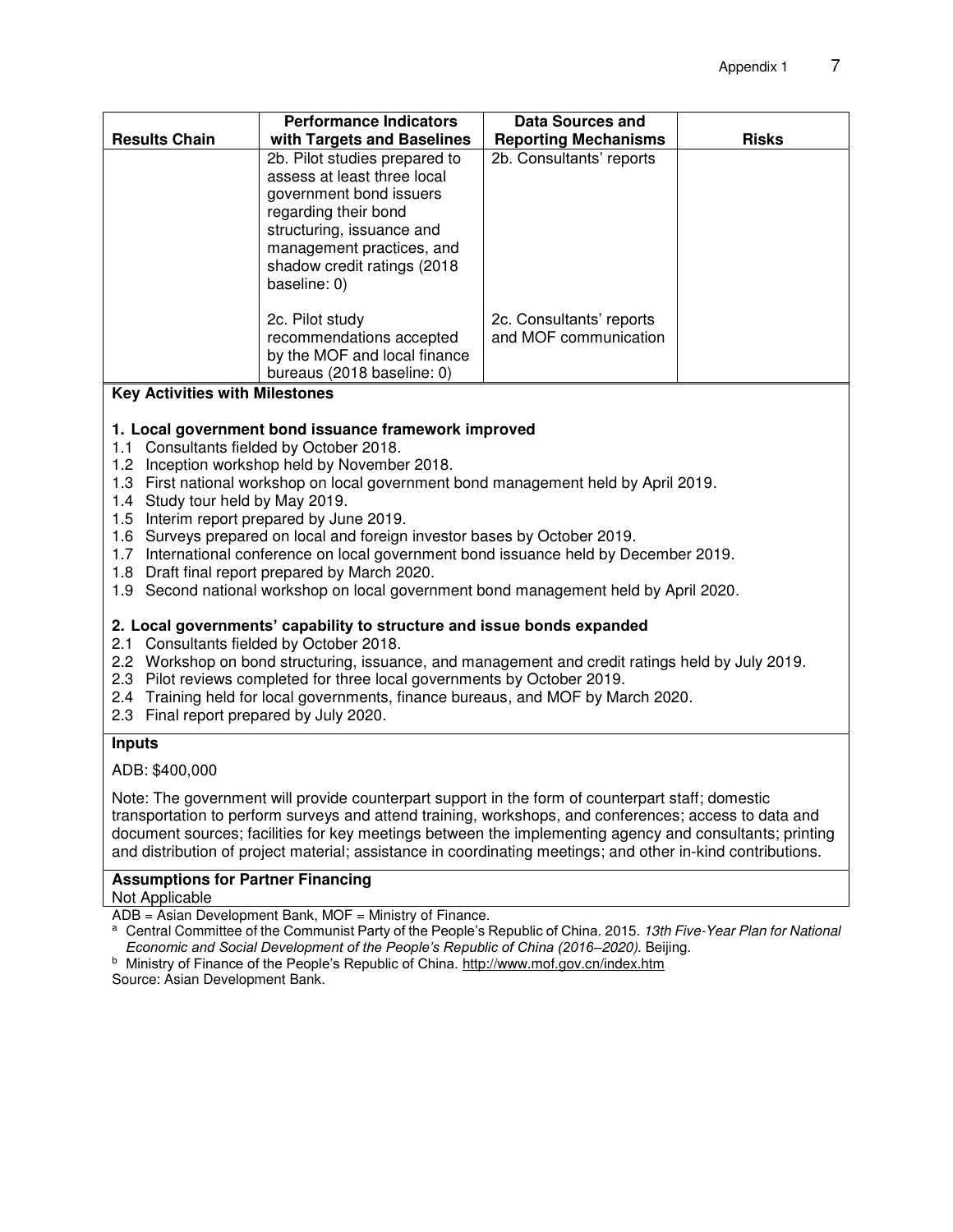# **COST ESTIMATES AND FINANCING PLAN**

(\$'000)

| Item                                                              | Amount |  |  |  |  |
|-------------------------------------------------------------------|--------|--|--|--|--|
| Asian Development Bank <sup>a</sup>                               |        |  |  |  |  |
| Consultants                                                       |        |  |  |  |  |
| a. Remuneration and per diem                                      |        |  |  |  |  |
| International consultant (4 person-months)                        | 100.0  |  |  |  |  |
| ii. National consultants (10 person-months)                       | 90.0   |  |  |  |  |
| Reports and communication <sup>b</sup><br>b.                      | 10.0   |  |  |  |  |
| 2. Seminars and conferences                                       |        |  |  |  |  |
| a. National workshops and training <sup>c</sup>                   | 50.0   |  |  |  |  |
| International conference <sup>c</sup><br>$h_{\cdot}$              | 35.0   |  |  |  |  |
| Research reports and field surveys <sup>d</sup><br>c.             | 55.0   |  |  |  |  |
| Study tour <sup>e</sup><br>d.                                     | 35.0   |  |  |  |  |
| Miscellaneous administration and support costs <sup>f</sup><br>3. | 10.0   |  |  |  |  |
| Contingencies<br>4.                                               | 15.0   |  |  |  |  |
| Total                                                             | 400.0  |  |  |  |  |

Note: The technical assistance (TA) is estimated to cost \$440,000, of which contributions from the Asian Development Bank (ADB) are presented in the table above. The government will provide counterpart support in the form of counterpart staff; domestic transportation to perform surveys and attend training, workshops, and conferences; access to data and document sources; facilities for key meetings between the implementing agency and consultants; printing and distribution of project material; assistance in coordinating meetings; and other in-kind contributions. The value of government contribution is estimated to account for 9% of the total TA cost.

a Financed by ADB's Technical Assistance Special Fund (TASF-other sources).

**b** Includes translation and interpretation of key documents and reports of key meetings. May include costs for externally contracted translators or interpreters.

<sup>c</sup> Includes arrangement of venues; translation and interpretation for training, workshops, and conferences; honoraria and travel costs for resource persons. Specific budget and arrangements are subject to prior approval by ADB. In cases where an ADB staff member acts as a resource person, travel costs will be charged to the TA with prior agreement with the implementing agency.

d Includes domestic or international individuals, universities, or firms contracted to perform field studies and research.

<sup>e</sup> To be held in ADB member countries that have expanded their local government bond markets (e.g., selected countries in Europe, Asia or the United States) for maximum 5 staff.

f May include rental of video conference equipment and facilities and dissemination and translation of final report. Source: Asian Development Bank estimates.